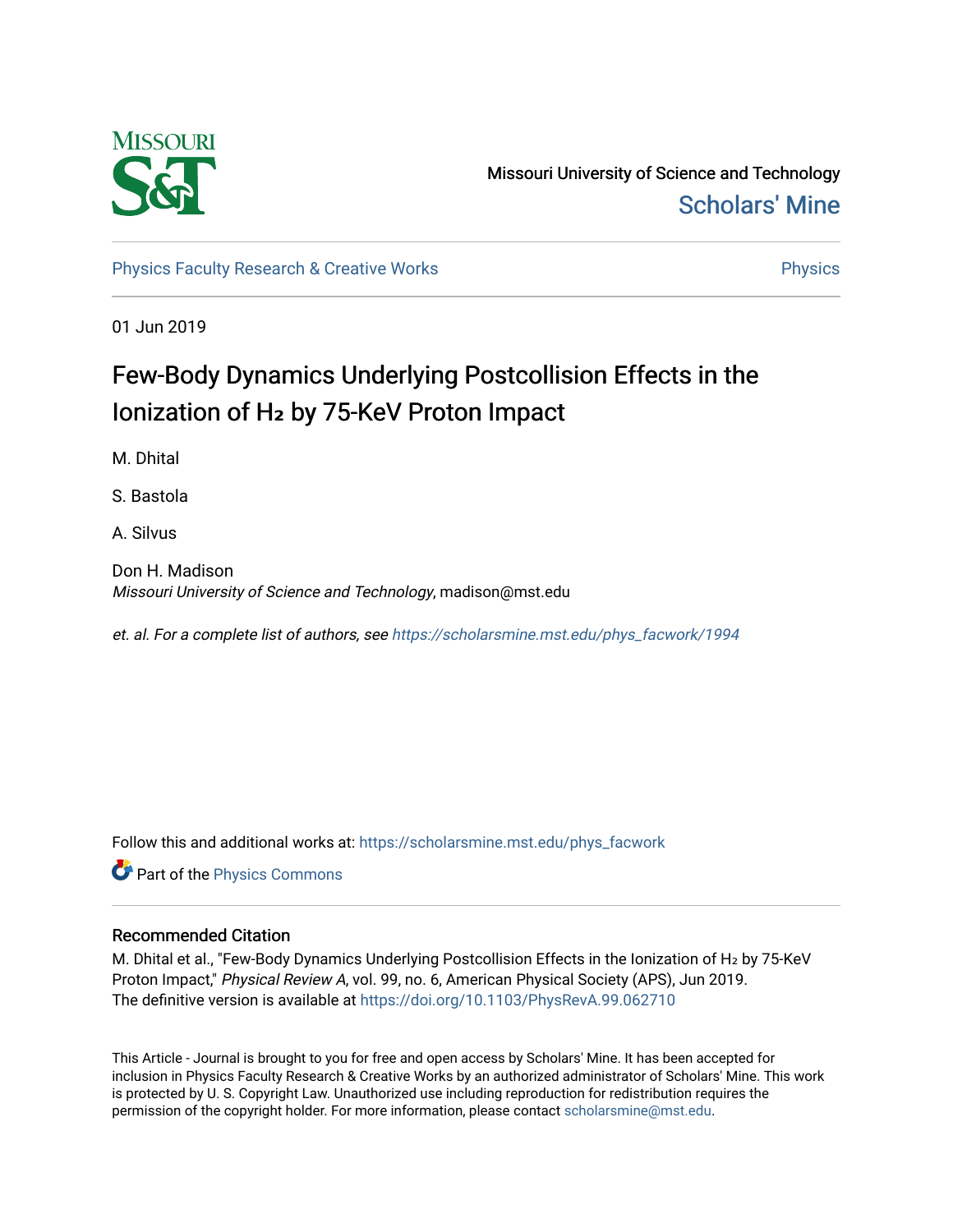## **Few-body dynamics underlying postcollision effects in the ionization of H2 by 75-keV proton impact**

M. Dhital,<sup>1</sup> S. Bastola,<sup>1</sup> A. Silvus,<sup>1</sup> A. Hasan,<sup>2</sup> B. R. Lamichhane,<sup>1</sup> E. Ali,<sup>1</sup> M. F. Ciappina,<sup>3</sup> R. A. Lomsadze,<sup>4</sup> D. Cikota, <sup>1</sup> B. Boggs, <sup>1</sup> D. H. Madison, <sup>1</sup> and M. Schulz<sup>1</sup>

<sup>1</sup>*Department of Physics and LAMOR, Missouri University of Science & Technology, Rolla, Missouri 65409, USA*

<sup>2</sup>*Department of Physics, UAE University, P.O. Box 15551, Al Ain, Abu Dhabi, United Arab Emirates*

<sup>3</sup>*Institute of Physics of the ASCR, ELI-Beamlines, Na Slovance 2, 182 21 Prague, Czech Republic*

<sup>4</sup>*Tbilisi State University, Tbilisi 0179, Georgia*

 $\bigcirc$ (Received 10 February 2019; revised manuscript received 16 April 2019; published 24 June 2019)

We have measured fully differential cross sections (FDCS) for ionization in 75-keV $p + H_2$  collisions for ejected electron speeds close to the projectile speed. The data were analyzed in dependence on both the electron emission angle and the projectile scattering angle. Pronounced postcollisional effects between the projectile and the ejected electrons were observed. Significant differences between experiment and theory and between two conceptually very similar theoretical models were found. This shows that in the region of electron-projectile velocity-matching the FDCS is very sensitive to the details of the underlying few-body dynamics.

DOI: [10.1103/PhysRevA.99.062710](https://doi.org/10.1103/PhysRevA.99.062710)

### **I. INTRODUCTION**

One of the most important goals of ion-atom collision research is to advance our understanding of the few-body dynamics in systems consisting of a small number of charged particles [\[1,2\]](#page-8-0). To this end, one process which has been studied extensively, and which is also the focus of the present article, is ionization of simple target atoms or molecules by charged particle impact (for reviews see, e.g., [\[2,3\]](#page-8-0)). The major theoretical challenge in this task is that the Schrödinger equation is not analytically solvable for more than two mutually interacting particles even when the underlying forces are precisely known. As a result, theory has to resort to numeric models and the assumptions and approximations entering in these models have to be tested by detailed experimental data.

Such numeric approaches can crudely be grouped into perturbative and nonperturbative models. The latter have the advantage that they tend to be numerically "more complete" in the sense that a large number of basis states can be included so that the influence of reaction channels other than the process of interest on the cross sections can be accounted for. As a result, ionization of simple target atoms (and other processes) by electron impact are often well described by such models (e.g., [\[4–](#page-8-0)[6\]](#page-9-0)). For ion-atom collisions nonperturbative calculations are much more challenging due to the much larger projectile mass which means that an enormous number of partial waves have to be considered to adequately describe the scattered projectile. Furthermore, the positive charge of the projectile necessitates the inclusion of projectile states in the basis sets if the effect of the capture channel is to be considered. As a result, the literature on nonperturbative calculations for ion impact (e.g.,  $[7-10]$ ) is not as extensive as for electron impact.

Perturbative models effectively represent two-state approximations (accounting only for the initial state and the final state observed in the experiment). In one class of perturbative models, the transition amplitude is expanded in powers of the interaction potential (Born series) [\[11\]](#page-9-0). One advantage of this approach is that it tends to be more transparent than nonperturbative methods to the physical mechanisms leading to the collision process. Each expansion term can be associated with a specific contribution which classically corresponds to a sequence of interactions between pairs of particles within the collision system. By comparing experimental results with theory the relative importance of the various interaction sequences in the collision dynamics can be evaluated.

The disadvantage of this expansion series approach is that in practice it has to be truncated after some order to be numerically feasible. Calculations have been carried out to second order for several processes (e.g.,  $[12-14]$ ), but not many attempts if any have been made to calculate third- or higher-order terms. For collision systems with relatively small perturbation parameters  $\eta$  (projectile charge to speed ratio) a second-order (and in some cases even a first-order) description is often sufficient; however, for large  $\eta$  higher-order terms can be quite important and the expansion series may not even converge at all. An alternative perturbative approach to account for higher-order contributions is offered by distorted wave methods, which treat such contributions in the final-state wave function (e.g., [\[15–19\]](#page-9-0)). The advantage compared to the Born series is that any physical effect contained in the wave function is automatically included to all orders of perturbation theory so that the convergence problem of the Born series does not occur directly and is significantly reduced. However, it is not completely solved because it is not possible to include all the important physical effects in the wave function. Thus, these effects become part of the perturbation. Nevertheless, perturbative calculations on processes occurring in ion-atom collisions have focused on distorted wave approaches in recent years.

One higher-order mechanism that has been studied extensively is known as the postcollision interaction (PCI) (e.g., [\[20–26\]](#page-9-0)). Here, the projectile interacts at least twice with a target electron. In the primary interaction the electron is lifted to the continuum and in the second interaction the projectile and the electron "focus" each other leading to a reduction in their relative velocity vectors. However, classically, either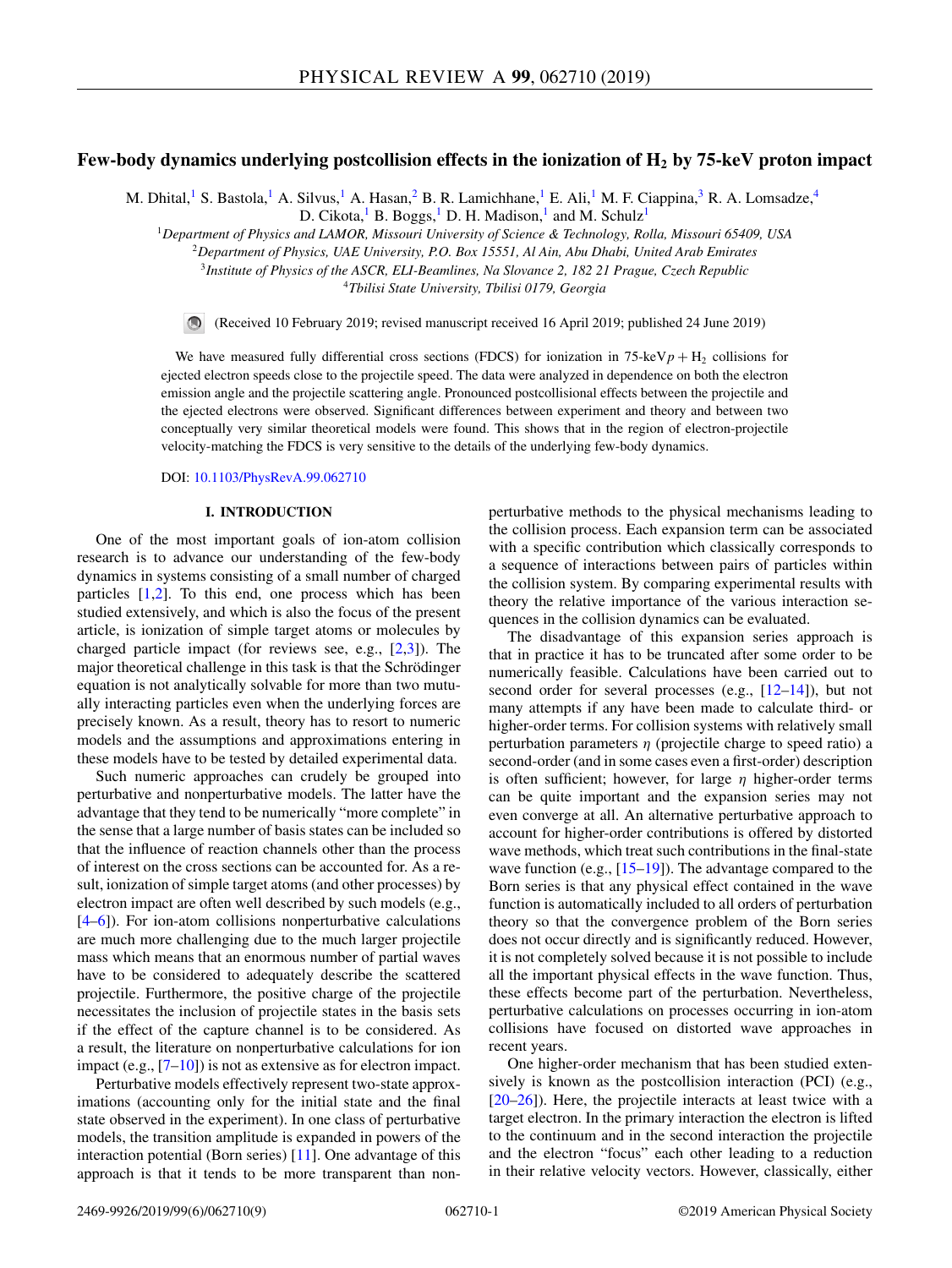the electron or the projectile needs to be redirected by a collision with the target nucleus before the second projectileelectron interaction can occur. Therefore, the two leadingorder interaction sequences leading to PCI are *VPe*-*VTe*-*VPe* and  $V_{Pe}$ - $V_{PT}$ - $V_{Pe}$  [\[27,28\]](#page-9-0), where the subscripts *P*, *T*, and *e* stand for projectile, target nucleus, and electron. Of course, contributions of higher order containing these sequences are also possible and are accounted for in distorted wave approaches. Such focusing effects caused by PCI were found in the ejected electron energy spectra (e.g., [\[20,21\]](#page-9-0)), in the projectile scattering angle dependence of double differential cross sections (DDCS) [\[22,28\]](#page-9-0), as well as in recoil-ion momentum spectra [\[26\]](#page-9-0). These signatures maximize when the electron and projectile velocities  $v_e$  and  $v_p$  are equal to each other (matching velocity). However, especially for highly charged ion impact PCI can alter the momentum distribution of the ejected electrons significantly even far away from the matching velocity [\[29\]](#page-9-0). Apart from affecting the velocity vector of electrons ejected in ionization, PCI effects can also distort the line shape of autoionization following inner shell vacancy production by ionization, excitation, or capture in ion-atom collisions [\[30\]](#page-9-0). Finally, we note that postcollisional effects of the residual target ion on the ejected electron have been observed as well [\[31\]](#page-9-0).

The most sensitive tests of theoretical calculations are generally offered by fully differential cross sections (FDCS) extracted from kinematically complete experiments. In the fully differential angular distribution of electrons ejected by highly charged ion impact a pronounced peak structure in the direction of the initial projectile velocity (defining  $\theta_e = 0$ ), caused by PCI, was observed even for electron speeds much smaller than the projectile speed [\[23\]](#page-9-0). On the other hand, for collisions with protons or moderately charged ions only a shift of structures in the angular distribution toward  $\theta_e =$  $0^\circ$ , but no separate peak structure at  $\theta_e = 0^\circ$ , was found if  $v_e \ll v_p$ , in accordance with theoretical predictions [\[24,32\]](#page-9-0). In contrast, for  $v_e = v_p$  calculated FDCS for 75-keV $p + H_2$ collisions were completely dominated by a sharp peak structure at  $\theta_e = 0$  [\[33\]](#page-9-0). Surprisingly, this forward peak was nearly completely absent in experimental data [\[25\]](#page-9-0). One possible explanation that was considered was that the capture channel, not accounted for by perturbative models, might remove significant flux from the ionization channel, especially near  $\theta_e = 0$ . The presence of the capture channel could then also make the FDCS for ionization quite sensitive to the ejected electron energy (or equivalently the projectile energy loss) because its impact should sharply maximize at the matching velocity.

In this article we present a joint experimental and theoretical study of FDCS for ionization in  $75$ -keV $p + H_2$  collisions. Earlier experiments, performed almost at the matching velocity (corresponding to an energy loss of 56.5 eV), were extended to a broader range covering electron speeds from just below to just above the projectile speed (corresponding to energy losses of 50, 53, 57, and 60 eV). In our data a clear peak structure at  $\theta_e = 0$  is now observed in the FDCS. The comparison of the data with two conceptually very similar theoretical models shows that near the matching velocity the few-body dynamics becomes very sensitive to the electron speed and ejection angle.



FIG. 1. Schematic sketch of the experimental setup.

### **II. EXPERIMENTAL SETUP**

The experiment was performed at the medium energy ion accelerator at the Missouri University of Science & Technology. A schematic setup is shown in Fig. 1. A proton beam was generated with a hot cathode ion source and accelerated to an energy of 75 keV. The beam was collimated with horizontal and vertical slits, each with a width of 150  $\mu$ m, placed at a distance of about 50 cm from the target region. This slit geometry, along with the projectile de Broglie wavelength of  $2 \times 10^{-3}$  a.u., corresponds to a transverse coherence length of about 3.5 a.u. [\[34\]](#page-9-0). After passing through the target region, the beam was charge-state analyzed by a switching magnet. The protons which did not undergo charge exchange were then decelerated to an energy of 5 keV and energy analyzed by an electrostatic parallel plate analyzer [\[35\]](#page-9-0) with a resolution of 2.5 eV full width at half maximum (FWHM). The energyanalyzed projectiles were then detected by a two-dimensional position-sensitive multichannel plate detector. From the position information the projectile scattering angle  $\theta_p$  was determined with a resolution of about 0.1–0.15 mrad FWHM. From the energy loss  $\varepsilon$  and  $\theta_p$  the Cartesian components of the momentum transfer from the projectile to the target  $\mathbf{q} = \mathbf{p}_o - \mathbf{p}_f$  were obtained as  $q_x = p_o \tan \theta_p$  and  $q_z = \varepsilon/v_p$ , where the *x* and *z* axes are parallel to the analyzer slits and the initial projectile momentum, respectively (see coordinate system in Fig. 1). The *y* component of **q** was fixed at zero due to the very narrow width of the entrance and exit slits of the analyzer (75  $\mu$ m).

In the target chamber the projectile beam was crossed with a very cold  $(T \approx 1-2K)$  molecular hydrogen beam from a supersonic gas jet propagating in the *y* direction. The recoiling  $H_2$ <sup>+</sup> ions created at the intersection point between both beams were extracted in the *x* direction by a weak electric field ( $\approx$ 6 V/cm) and guided onto another two-dimensional position-sensitive multichannel plate detector, which was set in coincidence with the projectile detector. The *y* and *z*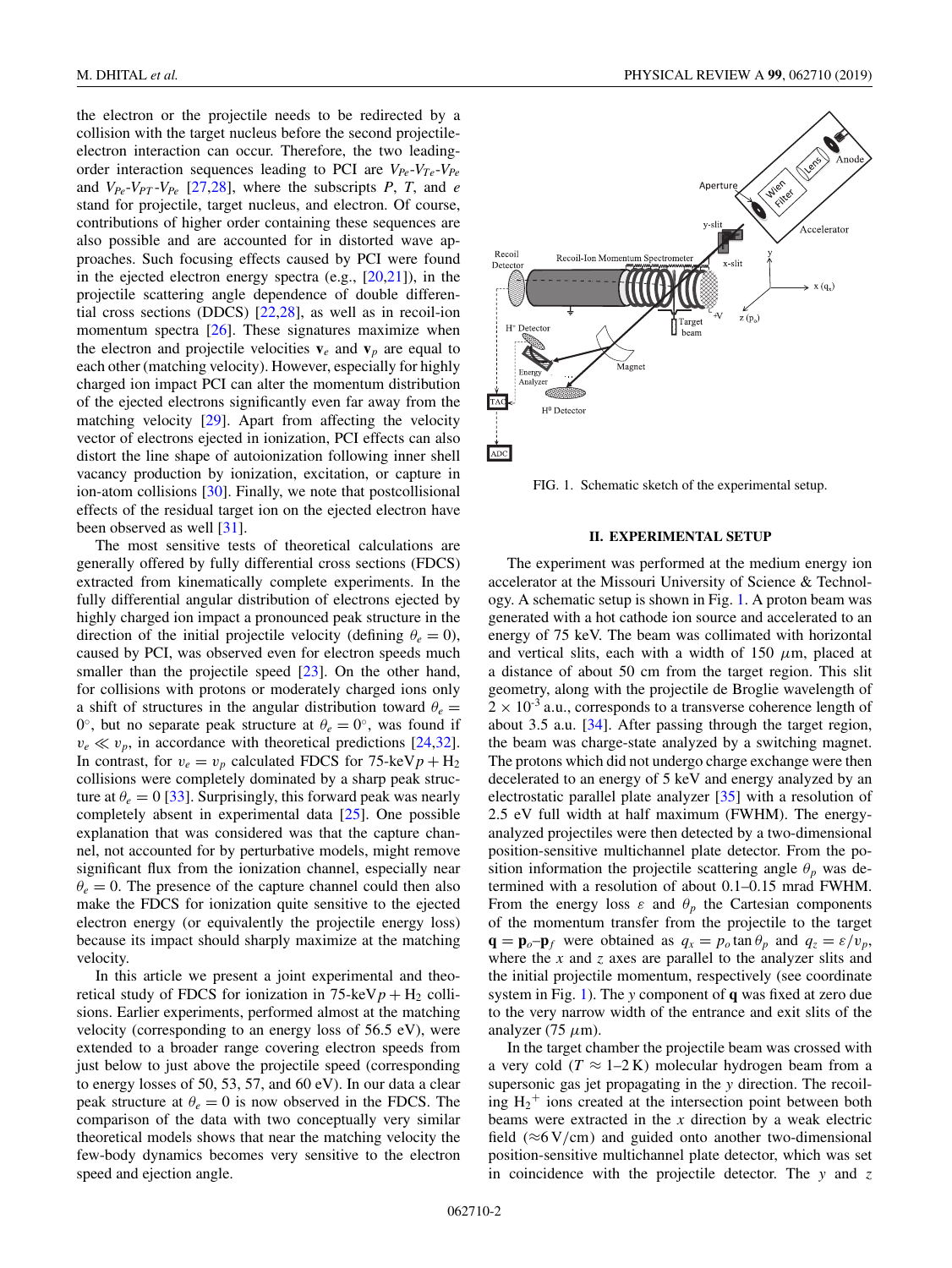<span id="page-3-0"></span>

FIG. 2. Fully differential cross sections for electrons ejected into the scattering plane for a projectile scattering angle of 0.1 mrad. The projectile energy losses  $\varepsilon$  are indicated in the insets of each panel. The dashed curve represents the CDW-EIS calculation and the solid curve the 3DW calculation.

components of the recoil-ion momentum  $\mathbf{p}_r$  are determined by the corresponding position components on the detector and the *x* component by the time of flight of the recoil ions from the collision region to the detector, which, in turn, is contained in the coincidence time.

The electron momentum was then deduced from momentum conservation as  $\mathbf{p}_e = \mathbf{q} - \mathbf{p}_r$ . The azimuthal electron emission angle is given by  $\varphi_e = \tan^{-1}(p_{ey}/p_{ex})$  and the polar angle by  $\theta_e = \sin^{-1}(p_{ex}/p_e)$ . The magnitude of the electron momentum  $p_e$  was calculated from the energy loss (in a.u.) by  $p_e = [2(\varepsilon - I)]^{1/2}$ , where *I* is the ionization potential of H<sub>2</sub> (*I* = 15.4 eV = 0.57 a.u.). The resolution in  $p_e$  is thus determined by the energy loss resolution as  $\Delta p_e = \Delta \varepsilon / p_e = 0.06$  a.u. The resolution in  $p_{ex}$  is dominated by the projectile scattering angle resolution and amounts to about 0.3 a.u. From these numbers a resolution in  $\theta_e$  of about 10° FWHM was estimated for the forward direction and  $13^{\circ}-15^{\circ}$  (depending on  $\theta_p$ ) in the direction of **q**, where the so-called binary peak is expected. FDCS were analyzed for electrons of fixed energy ejected into the scattering plane spanned by  $\mathbf{p}_o$  and  $\mathbf{q}$  (i.e.,  $\varphi_e$  was fixed at zero within  $\pm 5^{\circ}$ ) and plotted for fixed projectile scattering angles as a function of θ*e*.

#### **III. RESULTS AND DISCUSSION**

In Fig. 2 the FDCS =  $d^3\sigma/(dE_e d\Omega_e d\Omega_p)$  are plotted as a function of  $\theta_e$  for  $\theta_p = 0.1$  mrad and for energy losses as indicated by the insets. Here,  $\varepsilon = 57 \text{ eV}$  corresponds to the matching speed  $v_e = v_p$  (within 1%). For all four energy losses a strong peak structure at  $\theta_e = 0$  is found, which becomes increasingly narrow with  $v_e$  approaching  $v_p$  (the FWHMs in order of increasing  $\varepsilon$  are 30°, 26°, 22°, and 24°). It should be noted that this width is mostly due to the binary peak, located near the direction of **q**, which for small  $\theta_p$  is not resolved from the forward peak. Its intensity relative to the one of the forward peak is expected to minimize at the matching speed, thus resulting in a minimized angular width. The data of our earlier study for  $\varepsilon = 57 \text{ eV}$  [\[25\]](#page-9-0), where this peak structure was shifted to 15°, are thus not reproduced by the present results. The reason for this discrepancy could be related to a crack in the anode of the projectile detector used in [\[25\]](#page-9-0), which became apparent after the experiment was completed and the data were published. However, it probably started already earlier as a tiny hairline crack which went unnoticed because the signals were not yet visibly affected.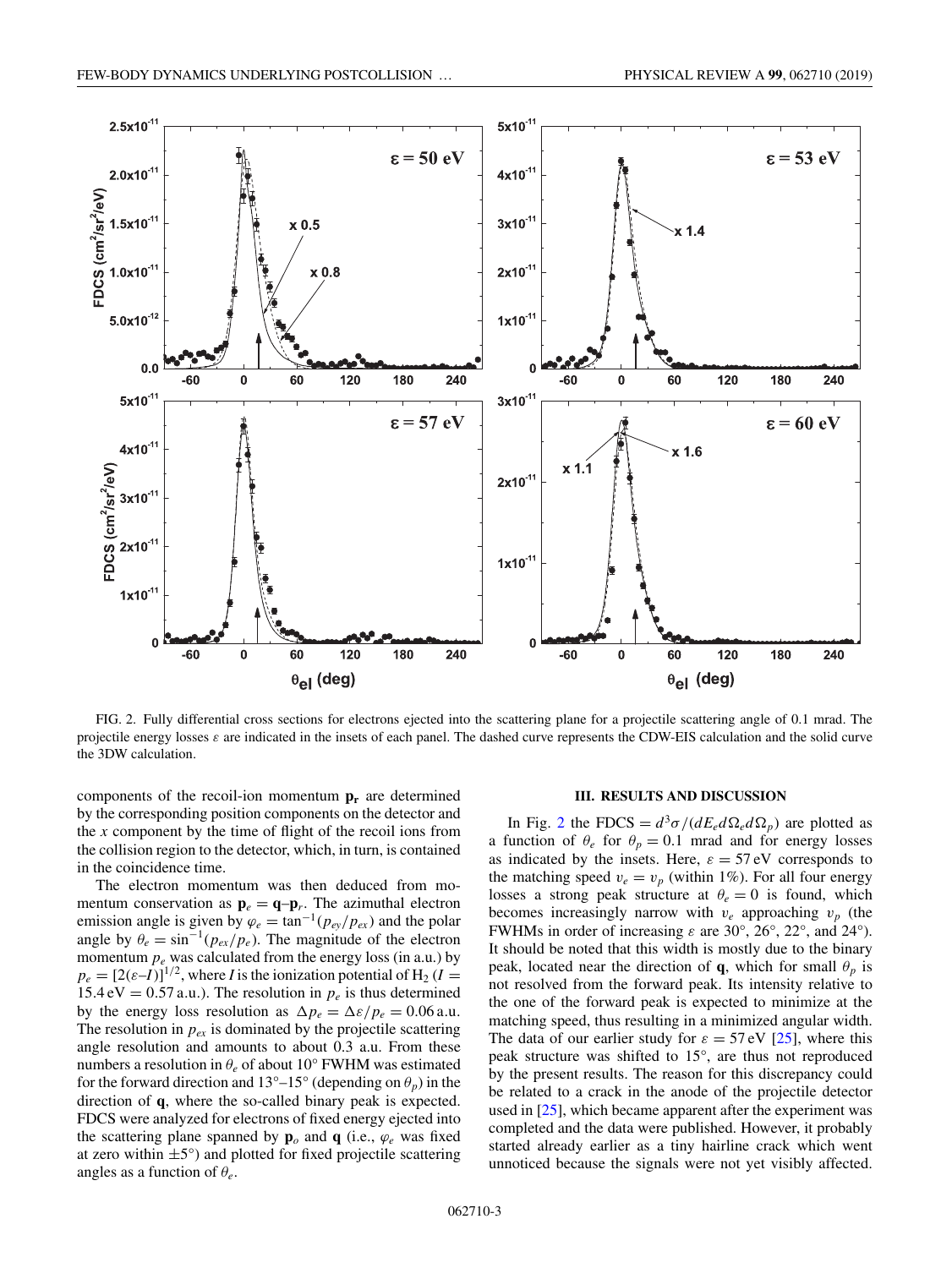

FIG. 3. Same as Fig. [2](#page-3-0) for a projectile scattering angle of 0.2 mrad.

It nevertheless may have compromised the projectile position resolution in the *x* direction and thereby the corresponding component of the electron momentum.

The dashed and solid curves in Fig. [2](#page-3-0) show our continuum distorted wave–eikonal initial state (CDW-EIS) [\[18\]](#page-9-0) and three-body distorted wave (3DW) calculations [\[33\]](#page-9-0), respectively. Both models represent perturbative approaches in which higher-order contributions are treated in the final-state wave function. Since the natural width of the forward peak in the calculations (varying between  $2^{\circ}$  and  $10^{\circ}$  FWHM, depending on  $\varepsilon$ ) is in most cases smaller than the experimental resolution, theory had to be convoluted with the latter in order to make possible a meaningful comparison to the measured data. However, the resolution estimated in the experimental section yields theoretical peak structures which are too broad. Theory was therefore convoluted with a resolution of 5° FWHM, which for the two smaller scattering angles reproduced the half width of the negative angle wing of the peak in the experimental data very well. This suggests that our estimate of the angular resolution is too pessimistic. On the other hand, in the vicinity of the binary peak a resolution of 5° FWHM is probably too optimistic. However, the natural width of the binary peak is much larger than the experimental resolution so that here the convolution has no significant impact on the FDCS.

Both models reproduce the qualitative dependence of the measured FDCS on  $\theta_e$  very well. However, in magnitude there are some differences between experiment and both theories. Furthermore, the two theories differ from each other by as much as about 40%. Since both models are conceptually very similar, this can be taken as a first indication for the FDCS being relatively sensitive to the details of the reaction dynamics in the region of the matching velocity.

In Fig. 3 the FDCS are shown for  $\theta_p =$ 0.2 mrad and for the same energy losses as in Fig. [2.](#page-3-0) The data still maximize near  $\theta_e = 0$ , but while for  $\theta_p = 0.1$ mrad the FDCS are nearly symmetric around  $\theta_e = 0$ (exceptfor  $\varepsilon = 50 \text{ eV}$ ), for  $\theta_p = 0.2$  mrad the wing for positive  $\theta_e$  is larger than the one for negative  $\theta_e$ . For  $\varepsilon = 50 \text{ eV}$ there might even be a separate peak structure at  $\theta_e = 25^\circ$ , although the statistical significance of the forward peak due to a single data point  $\theta_e = 0^\circ$  is not clear. This asymmetry is a signature of an increasing contribution of the binary peak to the FDCS. The binary peak results from events in which momentum is exchanged predominantly between the projectile and the active electron (i.e., the residual target ion remains to a large extent passive) and therefore occurs near the direction of **q** (indicated in Figs. [2](#page-3-0)[–5](#page-6-0) by the vertical arrows). For ejected electron speeds much less than the projectile speed it is usually the dominant structure in the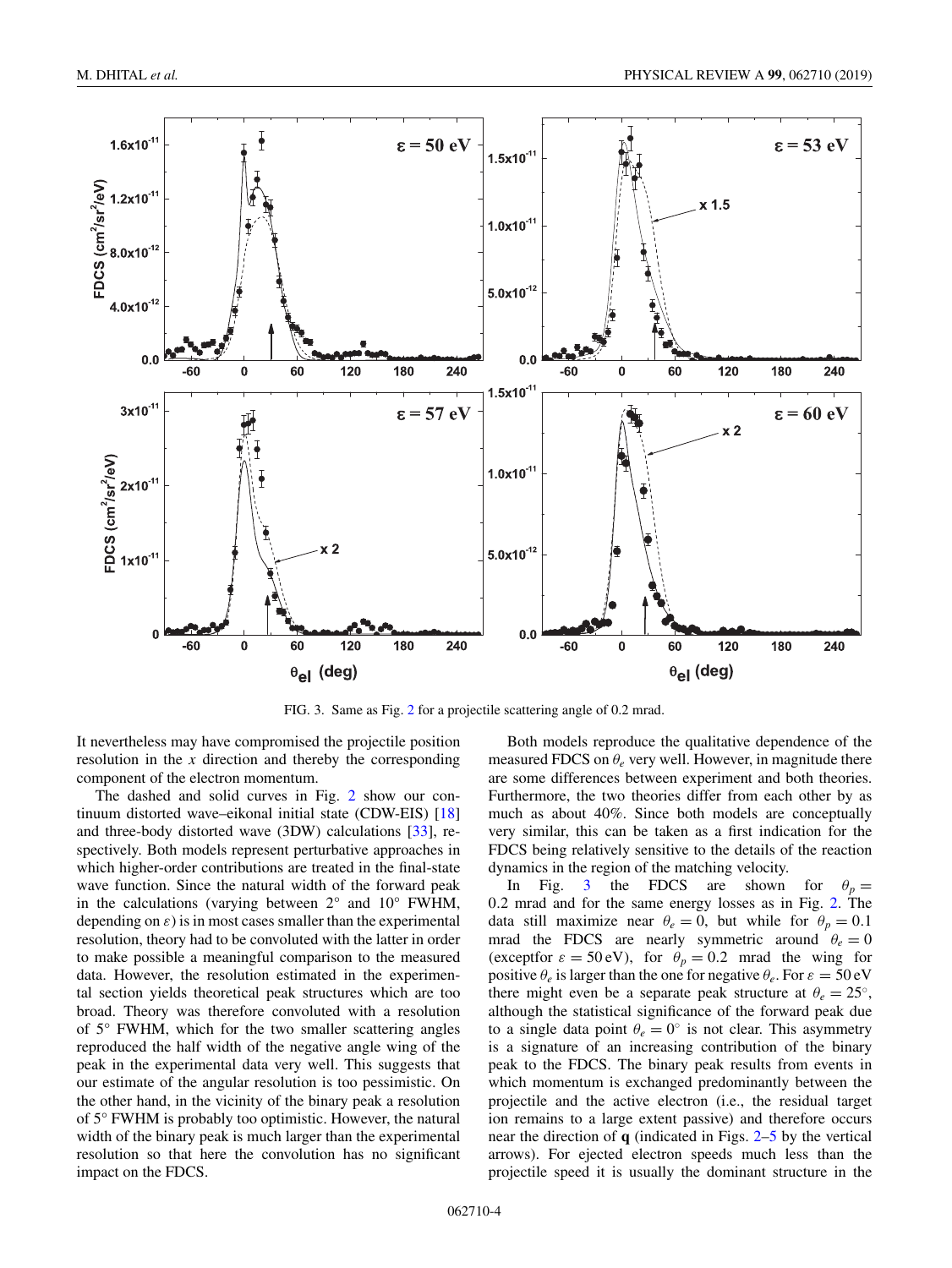

FIG. 4. Same as Fig. [2](#page-3-0) for a projectile scattering angle of 0.325 mrad.

FDCS. For  $\theta_p = 0.2$  mrad the direction of **q** is between 26° and 31° (depending on energy loss) so that the binary peak is not resolved from the forward peak (with the possible exception of  $\varepsilon = 50 \text{ eV}$ . Rather, its contribution only leads to the aforementioned asymmetry favoring positive θ*e*.

The comparison to theory reveals increasing discrepancies with the experimental data, not only in magnitude, but also in shape. Furthermore, the differences between both theories are also increased and are quite noticeable in shape as well. While the centroid of the FDCS calculated with CDW-EIS tends to be shifted to slightly larger angles than in the experimental data, for the 3DW model the centroid is shifted to smaller angles, at least for the two larger energy losses. In magnitude the differences between both calculations are now increased to as much as a factor of 2. Overall, in shape the experimental data fall somewhere between both theories. We note that the 3DW calculation yields separate forward and binary peak structures at  $\varepsilon = 50 \text{ eV}$ , lending some credence to the measured data point at  $\theta_e = 0^\circ$ .

At  $\theta_p = 0.325$  mrad the contributions to the FDCS (shown in Fig. 4) from the binary peak relative to the forward peak have increased (compared to the smaller  $\theta_p$ ) to the extent that the data no longer maximize at  $\theta_e = 0$ , especially for  $\varepsilon = 50$  and 60 eV. This trend is also seen in both theoretical models, where the binary peak is in most cases even clearly separated from the forward peak. At this scattering angle there are significant and qualitative discrepancies between both calculations and the measured data as well as between both models. There is some element of qualitative agreement between the theoretical results insofar as they both predict the forward to binary peak intensity ratio to maximize around  $v_e/v_p = 1$  (i.e., at  $\varepsilon = 57$  eV), as expected. But quantitatively, that ratio is significantly larger in the 3DW model for all ε.

The FDCS for  $\theta_p = 0.55$  mrad are plotted in Fig. [5.](#page-6-0) At this scattering angle the binary peak in the experimental data is clearly separated from the forward peak, except for  $\varepsilon =$ 57 eV. Since at this energy loss the momentum transfer occurs at  $\theta_e = 55^\circ$  the binary peak should be separated from the forward peak. The observation that the binary peak is not at the direction of the momentum transfer points to another wellknown signature of higher-order contributions: They lead to a forward shift of the binary peak relative to the direction of **q** [\[24\]](#page-9-0). Indeed, for the other energy losses the peak is shifted as well and the shift increases, as expected, with decreasing departure of the electron speed from the projectile speed.

A small forward shift of the binary peak is also observed in the 3DW calculations, at least for the two larger  $\varepsilon$ , but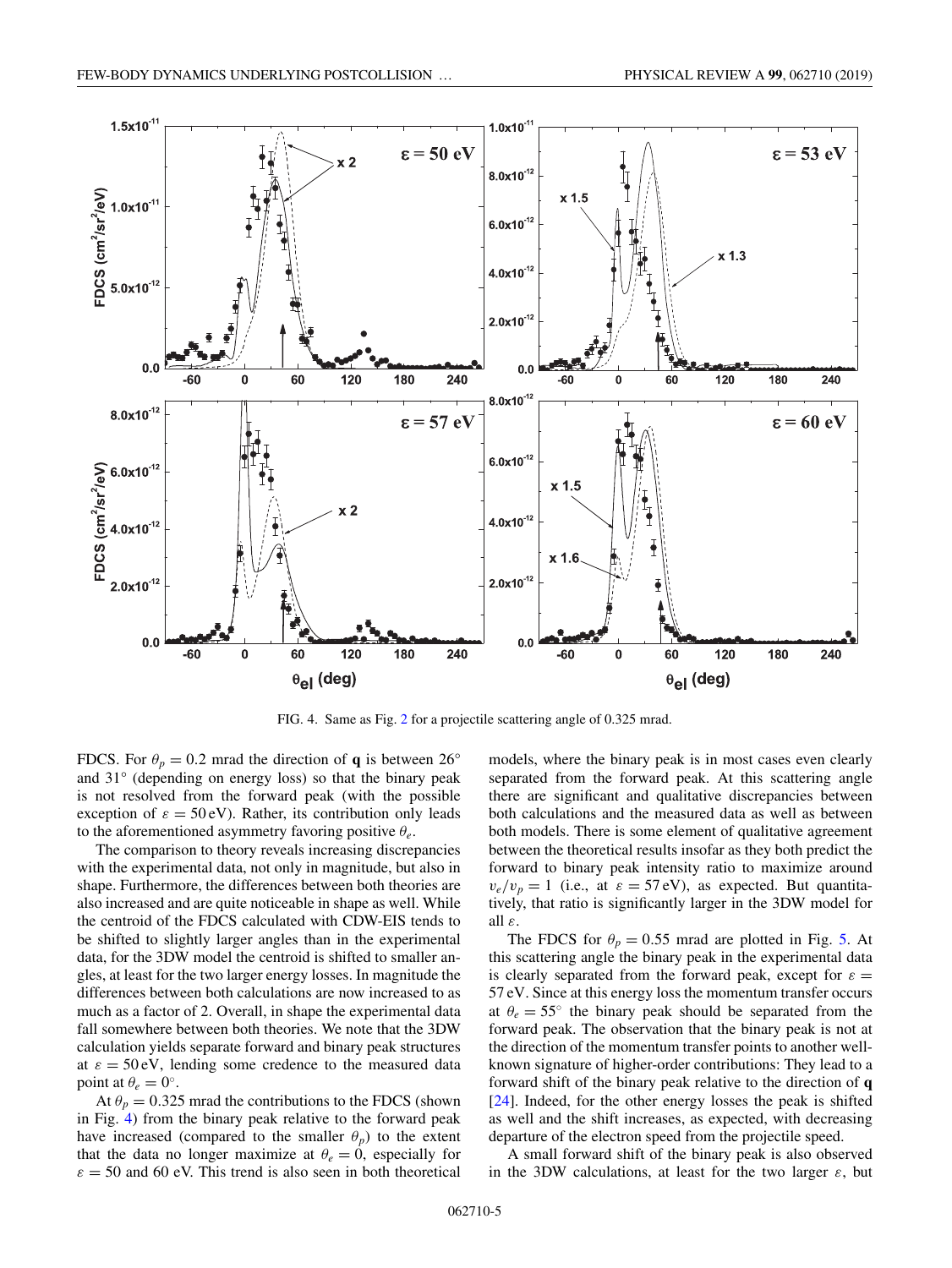<span id="page-6-0"></span>

FIG. 5. Same as Fig. [2](#page-3-0) for a projectile scattering angle of 0.55 mrad.

interestingly not in the CDW-EIS results even at  $\varepsilon = 57 \text{ eV}$ (i.e.,  $v_e = v_p$ ). On the other hand, a small shift of about 7° is seen in the calculation for  $\varepsilon = 57 \text{ eV}$  and  $\theta_p = 0.325$ mrad. This trend in the CDW-EIS results is similar to what was measured and calculated for FDCS in  $16$ -MeVO<sup>7+</sup> + He collisions for electron speeds much smaller than the projectile speed [\[24\]](#page-9-0): The forward shift of the binary peak decreased with increasing transverse momentum transfer  $(q_{tr})$ and reached a minimum at  $q_{tr} \approx 1.5$  to 2 a.u., which for the present collision system corresponds to  $q_p \approx 0.55$  mrad, making it even larger than in the 3DW results. In contrast, at  $\varepsilon = 57$  eV the 3DW model predicts a larger forward shift for  $\theta_p = 0.55$  mrad than for 0.325 mrad.

It seems plausible to associate the forward shift of the binary peak with PCI. However, it should be noted that for  $16$ -MeVO<sup>7+</sup> + He collisions studied in [\[24\]](#page-9-0) it could be clearly traced to PCI only for  $q_{tr} > 2$  a.u.. For  $q_{tr} < 1.5$  a.u. this shift was explained by another higher-order mechanism involving the projectile-target nucleus (PT) interaction and an interaction of the electron, already promoted to the continuum by the projectile, with the target nucleus. On the other hand, it should also be noted that in the present work we study a very different kinematic regime. More specifically, since the electron speed is close to the projectile speed it is quite

possible that even for  $q_{tr} < 1.5$  a.u. (or  $\theta_p < 0.5$  mrad) the forward shift of the binary peak is mostly caused by PCI.

Apart from the forward shift of the binary peak at  $\theta_p =$ 0.55 mrad there are also large and qualitative differences between the 3DW and CDW-EIS calculations in the binary to forward peak intensity ratio and in the overall magnitude of the FDCS; both calculations show large discrepancies compared to the measured FDCS. Considering the conceptual similarity of both models this is a very surprising observation which calls for an explanation. To this end, the conclusions obtained from a double differential study of ionization of atomic hydrogen by 75-keV *p* impact [\[28\]](#page-9-0) may point in the right direction. There, it was found that in the CDW-EIS model PCI effects are predominantly caused by the  $V_{Pe}$ - $V_{PT}$ - $V_{Pe}$  sequence. The description of the PT interaction, occurring in this sequence, represents the perhaps most significant difference between the two models. While in the CDW-EIS approach this interaction is treated semiclassically, assuming a straight-line trajectory for the projectile and using the eikonal approximation, in the 3DW model it is accounted for fully quantum-mechanically in terms of a Coulomb factor in the final-state wave function. For a 75-keV proton it may not seem obvious that this difference is important. On the other hand, the increasing discrepancies between experiment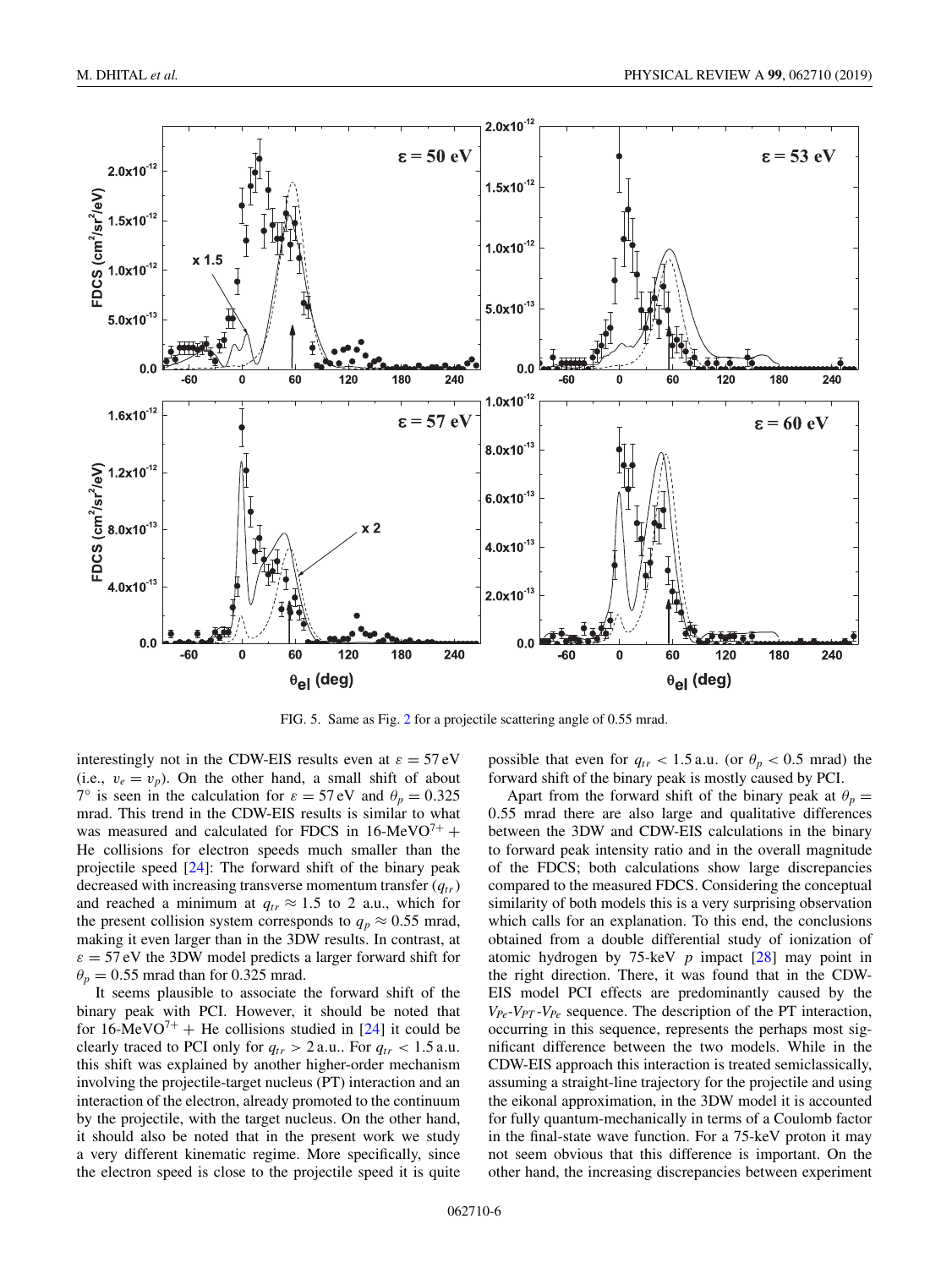<span id="page-7-0"></span>and theory and between both calculations with increasing  $\theta_p$ show that the FDCS become very sensitive to the details of the few-body dynamics, especially at large  $\theta_p$ .

Another question to be answered is why the disagreement between theory and experiment grows so large at large  $\theta_p$ . Several factors may contribute to these discrepancies. First, in the case of an atomic hydrogen target it was found that in a hybrid model, referred to as second Born approximation with Coulomb waves (SBA-C), the relative importance of the two interaction sequences contributing to PCI  $(V_{Pe} - V_{PT} - V_{Pe})$ and  $V_{Pe}$ - $V_{e}$ - $V_{Pe}$ ) is reversed compared to CDW-EIS [\[28\]](#page-9-0). In the SBA-C approach the PT interaction is treated in the operator of the transition amplitude, but the higher-order contributions in the projectile-electron interaction are treated in the final-state wave function. Generally, the experimental data were in better agreement with the SBA-C than with the CDW-EIS calculations. This can be taken as an indication that the contributions from the  $V_{Pe}$ - $V_{eT}$ - $V_{Pe}$  sequence may be underestimated by the CDW-EIS results.

Second, in [\[28\]](#page-9-0) it was argued that treating higher-order contributions in the projectile-electron interaction in the finalstate wave function (as done in both CDW-EIS and 3DW) should be more accurate than in the Born series truncated after the second-order term. However, contributions involving the PT interaction were believed to be more adequately described in terms of the second Born approximation (as done in the SBA-C model). The reasoning for this assumption was that such higher-order contributions are expected to select events in which all three particles are relatively close together. The projectile needs to approach the electron to a close distance in order to transfer sufficient energy for ionization to occur. But the projectile also needs to approach the target nucleus rather closely for the PT interaction to play an important role. However, the final-state wave function in distorted wave approaches is known to be accurate only if at least one particle is far from the other two  $[36,37]$ . Therefore, even if the  $V_{Pe}$ - $V_{PT}$ - $V_{Pe}$  sequence provides the dominant contribution to PCI it may not be treated with sufficient accuracy by the CDW-EIS and 3DW models. Close encounters between the projectile and the target nucleus should be particularly important at large  $\theta_p$ , which would explain the increasing discrepancies with increasing  $\theta_p$ .

Furthermore, the capture channel, not accounted for in either model, may contribute to the discrepancies [\[32\]](#page-9-0). The flux in this channel is erroneously counted as ionization in the calculations. Discrepancies resulting from this factor should maximize at the matching velocity (i.e., for  $v_e = v_p$  and  $\theta_e =$ 0). This seems to be indeed the case in the 3DW results for  $\theta_p = 0.325$  and 0.55 mrad, but not for the two smaller scattering angles. On the other hand, the CDW-EIS approach systematically underestimates this structure. Since neither calculation accounts for the capture channel the comparison between experiment and theory does not allow for definite conclusions regarding its importance.

Finally, both theoretical models treat the projectiles as completely coherent; i.e., the transverse coherence length  $\Delta r$ is infinite. On the other hand, it has been demonstrated that measured cross sections can sensitively depend on  $\Delta r$  [\[38\]](#page-9-0). If  $\Delta r$  is significantly smaller than the effective dimension of the diffracting object (i.e., the target), any interference term



FIG. 6. Average projectile scattering angle  $\theta_{ave}$  (see text) for electrons ejected at  $q_e = 0$  as a function of the electron to projectile speed ratio (closed symbols). For comparison, the open symbols show  $\theta_{\text{ave}}$  obtained from double differential cross sections (integrated over all electron solid angles) [\[28\]](#page-9-0). Dashed blue curve: CDW-EIS calculation without projectile-target nucleus (PT) interaction; solid blue curve, CDW-EIS calculation with PT interaction; red dashed curve, 3DW without PT interaction; solid red curve, 3DW calculation with PT interaction.

predicted by theory may not be observable. The effective target dimension, in turn, is basically determined by the impact parameter dependence of the reaction probability. At impact parameters larger than 3.5 a.u. (i.e., the coherence length realized in this experiment) the ionization probability is expected to be rather small. Nevertheless, it has been theoretically demonstrated that even at  $\Delta r = 3.5$  a.u. the projectiles cannot be regarded as fully coherent and that the cross sections are very sensitive to  $\Delta r$  in this region [\[39\]](#page-9-0).

As pointed out in the Introduction PCI represents a focusing effect between the projectile and the ejected electron in which both particles attract each other toward the initial projectile beam axis. Therefore, it should lead to a narrowing of the angular distribution of the scattered projectiles. This was indeed observed in double differential cross sections (DDCS) (in energy loss and projectile solid angle) for ionization of atomic and molecular hydrogen [\[28\]](#page-9-0) by proton impact. On the other hand, the DDCS represent an integration of the FDCS over all ejected electron solid angles. Therefore, electrons ejected at large θ*e*, i.e., those which are not affected by PCI very strongly, contribute to the width of the projectile angular distribution. An even larger narrowing effect could therefore be expected in the FDCS for  $\theta_e$  fixed at 0 as a function of  $\theta_p$ .

In Fig. 6 we present the average scattering angle,

$$
\theta_{\text{ave}} = \int (d^3 \sigma / d\Omega_p d\Omega_e dE_e) \theta_p d\Omega_p \Big/ \int (d^3 \sigma / d\Omega_p d\Omega_e dE_e) d\Omega_p, \tag{1}
$$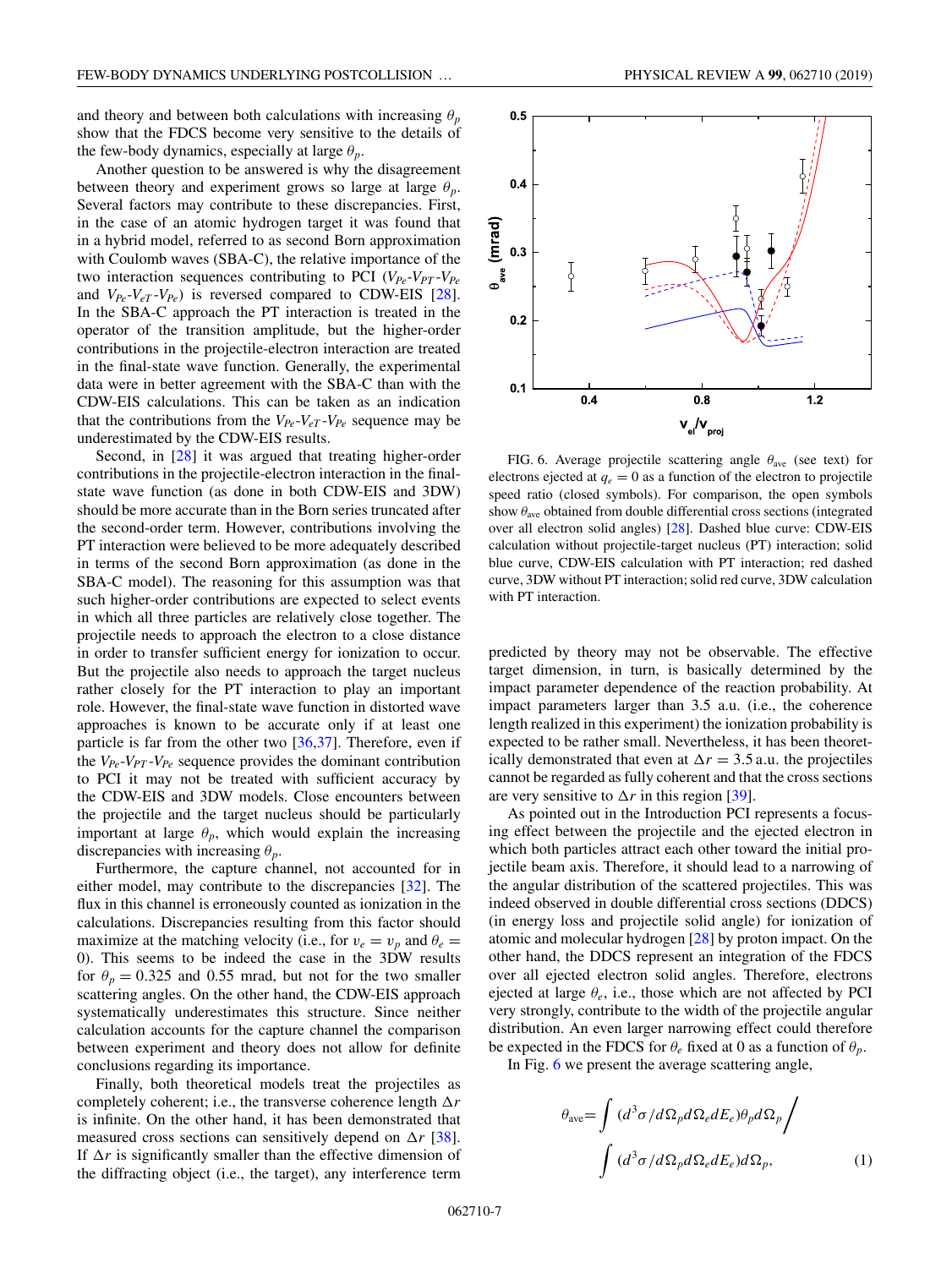<span id="page-8-0"></span>for  $\theta_e = 0$  as a function of the electron to projectile speed ratio  $v_e/v_p$  as closed symbols. For comparison, the open symbols represent the corresponding average angles obtained from the DDCS reported in [\[28\]](#page-9-0). In both data sets a pronounced minimum is observed near  $v_e/v_p = 1$ , confirming a pronounced focusing effect caused by PCI. Furthermore, this focusing effect indeed appears to be stronger in the FDCS than in the DDCS because the minimum is deeper and narrower. The dashed and solid blue curves in Fig. [6](#page-7-0) show the CDW-EIS calculations with and without the PT interaction included, respectively, and the dashed and solid red curves the corresponding results of the 3DW model. Remarkably large differences between all four calculations and the experimental data are quite apparent.

First we analyze the comparison of both CDW-EIS calculations with the experimental data. Both reproduce a minimum at  $v_e/v_p = 1$ , but in both cases it is not as pronounced as in the measured values because for  $v_e/v_p > 1$  the calculated  $\theta_{ave}$ rise much slower than in the experimental data. Up to the matching speed the calculation without the PT interaction is in much better agreement with experiment, while for  $v_e/v_p > 1$ both curves approach each other. This suggests that within the CDW-EIS model the  $V_{Pe}$ - $V_{PT}$ - $V_{Pe}$  sequence becomes relatively unimportant for  $v_e/v_p > 1$  and that its contribution to PCI may be overestimated for  $v_e/v_p < 1$ .

The 3DW results exhibit a good qualitative agreement with experiment except for the location of the minimum of the cross section for the velocity matching region. Whereas experiment finds the minimum at unity, the 3DW has a minimum at  $v_e/v_p = 0.95$  and the width is much broader than in experiment. In the 3DW model the effect of including the PT interaction is significantly smaller than in the CDW-EIS model, suggesting that in the former the  $V_{Pe}$ - $V_{PT}$ - $V_{Pe}$  sequence plays a much less important role. Overall, the 3DW model is in satisfactory agreement with the experimental data. On the other hand, the CDW-EIS yields reasonable agreement up to, but not above the matching speed and the inclusion of the PT interaction does not lead to improved agreement. The comparison between the experimental data and both models thus reinforces the conclusion drawn from the analysis of the fully differential angular electron distributions that near the matching speed the FDCS are very sensitive to the details of the collision dynamics.

At the matching speed, PCI seems to have a much stronger effect for  $H_2$  (even in  $\theta_{ave}$  obtained from the DDCS, open symbols in Fig. [6\)](#page-7-0) than for helium. This was not necessarily expected because of the larger ionization potential *I* of helium. By considering the asymptotic case of *I* approaching zero one would expect PCI effects to become more important with increasing *I*. This scenario of an unbound electron is equivalent to the target nucleus not even being present so that neither of the two interaction sequences leading to PCI is present. The

dependence of PCI effects on the target ionization potential was further investigated in a separate study for heavy targets (neon and argon) [\[40\]](#page-9-0).

### **IV. CONCLUSIONS**

We have measured and calculated fully differential cross sections for ionization of  $H_2$  by 75-keV proton impact for ejected electron speeds close to the projectile speed. The data confirm a very pronounced peak structure for electrons ejected in the forward direction which was predicted by theory earlier [\[33\]](#page-9-0). This feature was not observed in a previous experiment for the same collision system and for similar kinematic conditions, probably due to a hairline crack in the anode of the projectile detector resulting in a compromised electron angular resolution.

The comparison between the experimental data and two conceptually very similar perturbative models shows that near the electron-projectile matching speed the fully differential cross sections are very sensitive to the few-body dynamics. Large differences are found both in the angular distributions of the ejected electrons and of the scattered projectiles. The most important difference between the 3DW and CDW-EIS models is the description of the projectile-target nucleus interaction, which is treated fully quantum-mechanically in the former and semiclassically in the latter model. It seems likely that the discrepancies between the experimental data and the CDW-EIS calculations can to a large extent be related to the description of the PT interaction. However, there are also significant discrepancies between the measured data and the 3DW calculation. This shows that either the PT interaction is not treated with sufficient accuracy in the 3DW model either or that other factors, such as the finite projectile coherence length or the capture channel not accounted for in theory, contribute to these discrepancies. One potential problem concerning the PT interaction, and which could affect both models, is that higher-order mechanisms involving the PT interaction could be quite selective on events in which all three particles approach each other to a relatively small distance. However, the three-body final-state wave function is only accurate if at least one particle is far away from the other two. To test a potential influence from this factor, calculations based on the second Born approximation and on nonperturbative approaches could be very helpful.

#### **ACKNOWLEDGMENTS**

This work was supported by the National Science Foundation under Grants No. PHY-1703109 and No. PHY-1505819. M.F.C. acknowledges support from the project "Advanced research using high intensity laser produced photons and particles" (Grant No. CZ.02.1.01/0.0/0.0/16 019/0000789) from the European Regional Development Fund (ADONIS).

- [1] M. Schulz, R. Moshammer, D. Fischer, H. Kollmus, D. H. Madison, S. Jones, and J. Ullrich, [Nature](https://doi.org/10.1038/nature01415) **[422](https://doi.org/10.1038/nature01415)**, [48](https://doi.org/10.1038/nature01415) [\(2003\)](https://doi.org/10.1038/nature01415).
- [3] H. Ehrhardt, K. Jung, G. Knoth, and P. Schlemmer, [Z. Phys. D](https://doi.org/10.1007/BF01384654) **[1](https://doi.org/10.1007/BF01384654)**, [3](https://doi.org/10.1007/BF01384654) [\(1986\)](https://doi.org/10.1007/BF01384654).
- [2] M. Schulz and D. H. Madison, [Int. J. Mod. Phys. A](https://doi.org/10.1142/S0217751X06032447) **[21](https://doi.org/10.1142/S0217751X06032447)**, [3649](https://doi.org/10.1142/S0217751X06032447) [\(2006\)](https://doi.org/10.1142/S0217751X06032447).
- [4] T. N. Resigno, M. Baertschy, W. A. Isaacs, and C. W. McCurdy, [Science](https://doi.org/10.1126/science.286.5449.2474) **[286](https://doi.org/10.1126/science.286.5449.2474)**, [2474](https://doi.org/10.1126/science.286.5449.2474) [\(1999\)](https://doi.org/10.1126/science.286.5449.2474).